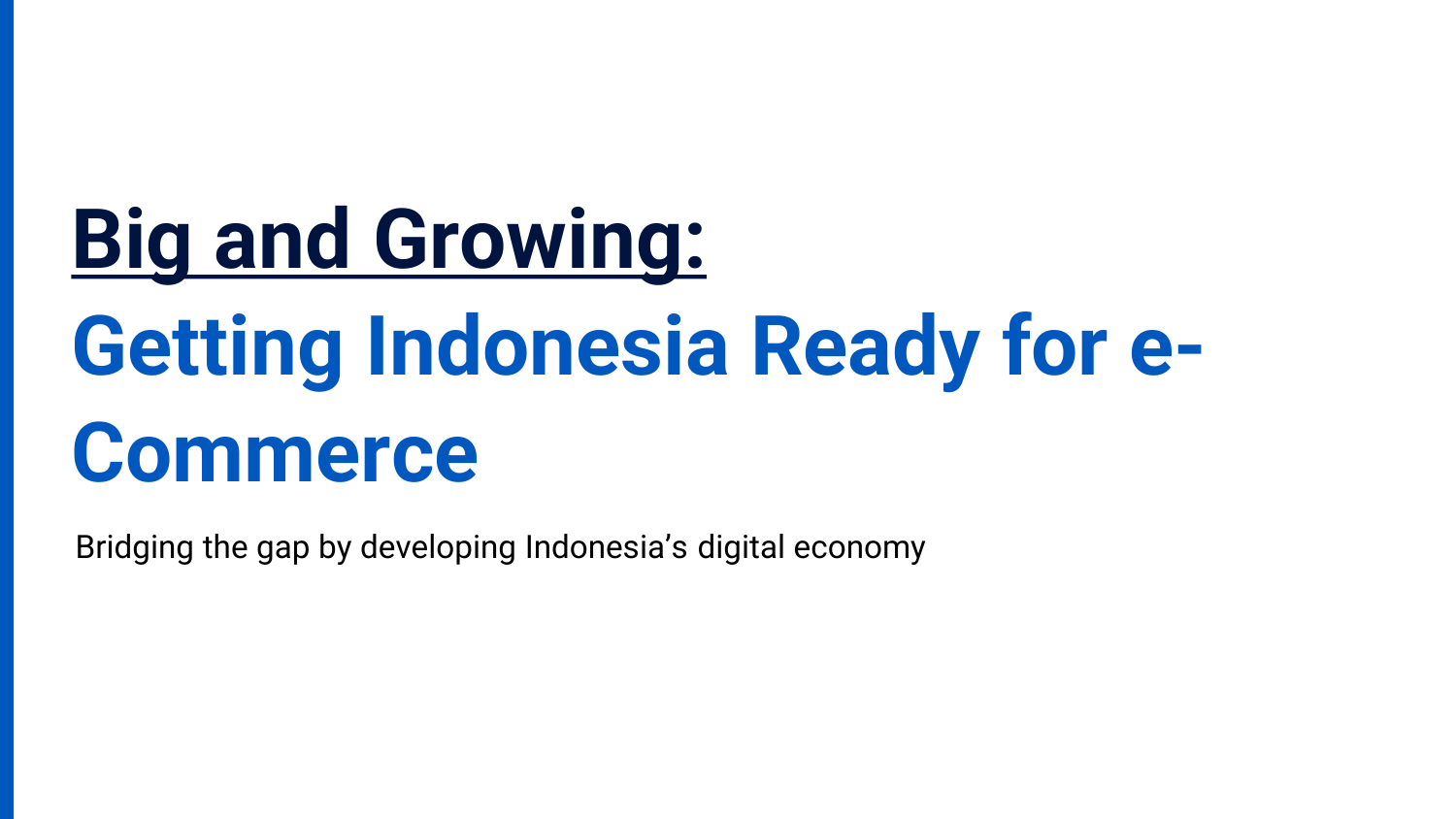### **Overview**

### **A Large & Growing Digital Economy**

- **Largest digital economy in Southeast Asia.**
- **Massive potential to still growing as digital transformation is still ongoing.**
- **E-Commerce flourished and is potentially still growing.**



SIZE OF DIGITAL ECONOMY

Source: Google, Temasek, & Bain & Company, 2020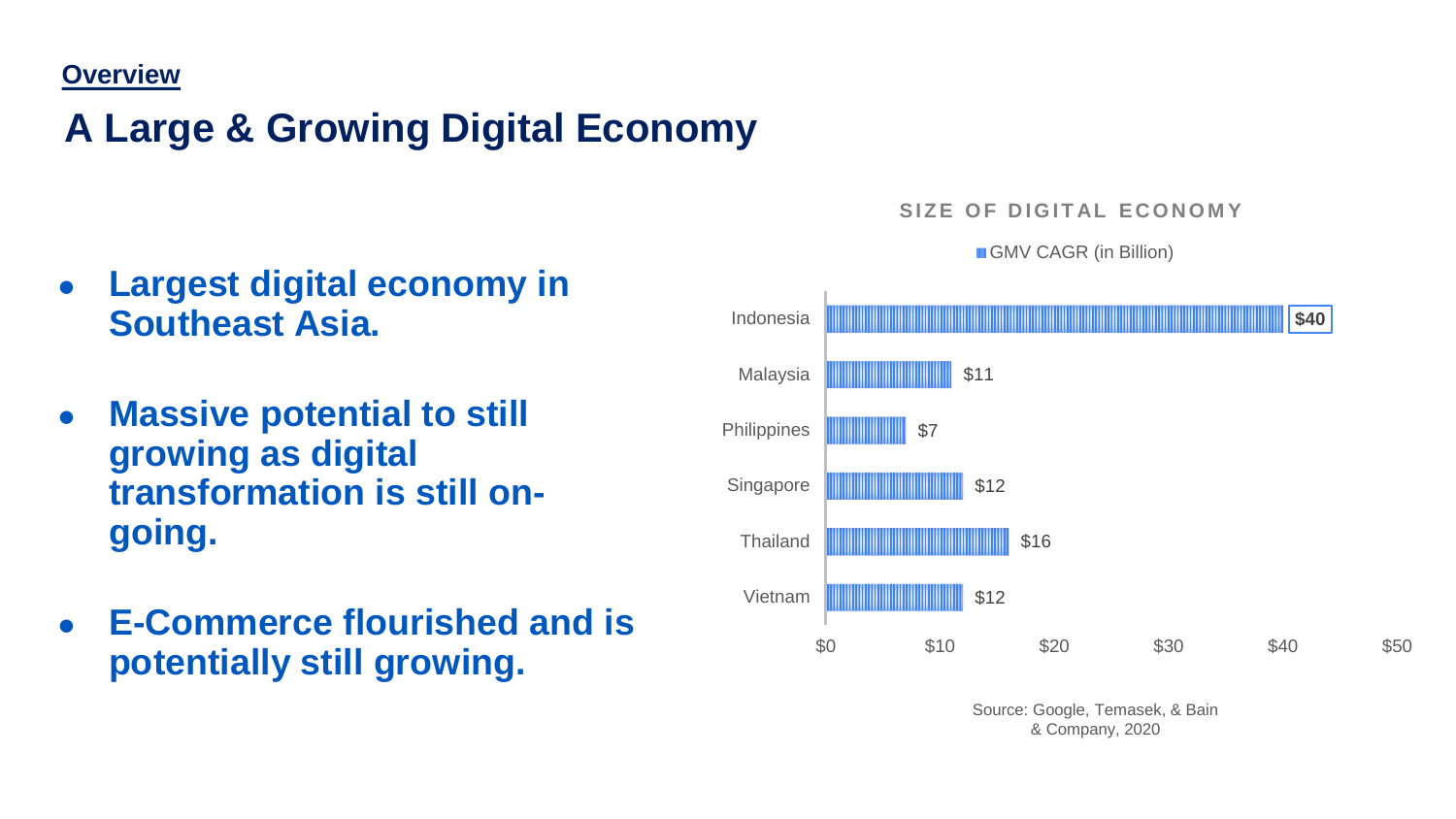### **Overview**

### **The Indonesian Government is Overcoming the Challenges**

- **Internet is not evenly in a good quality & affordable, compared to ASEAN countries**
- **Digital competences are yet to be well-developed**
- **Some regulations are complex, while implementation remain weak.**
- **Indonesian government is striving to bridge the gap.**

**INDONESIA'S PROVINCIAL DIGITAL COMPETITIVENESS LEVEL** 



Powered by Bing © GeoNames, Microsoft, TomTom



Source: East Venture, 2021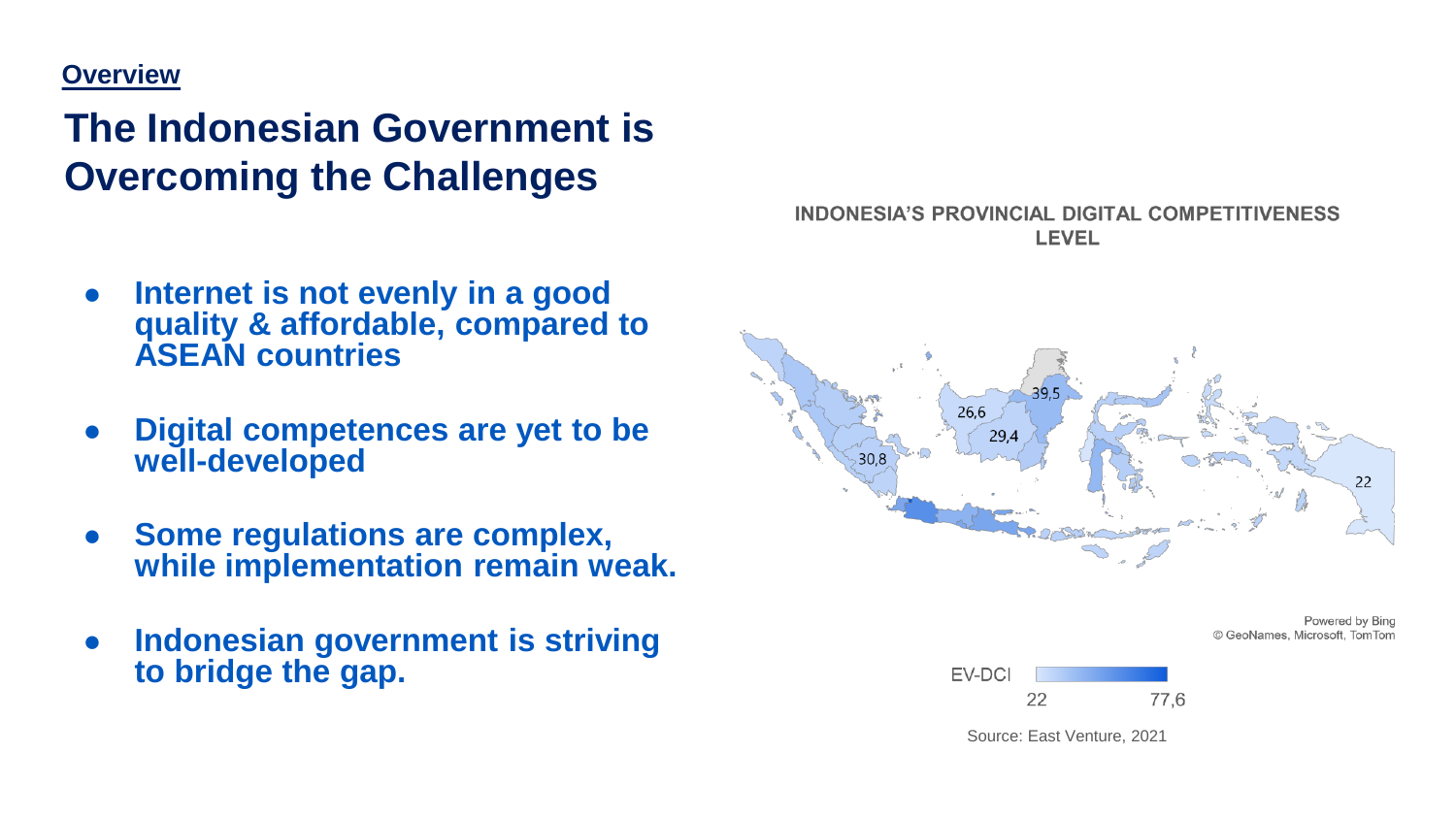### **DEA Readiness Scorecard**

### **Indonesia's Readiness for DEA Collaboration**

### ● **Ready for DEA**

Data Regulations, Open Government, Paperless Trade and Artificial Intelligence are ready-tocollaborate sectors

### ● **Not Ready for DEA**

Digital payment and identification might need to be further developed

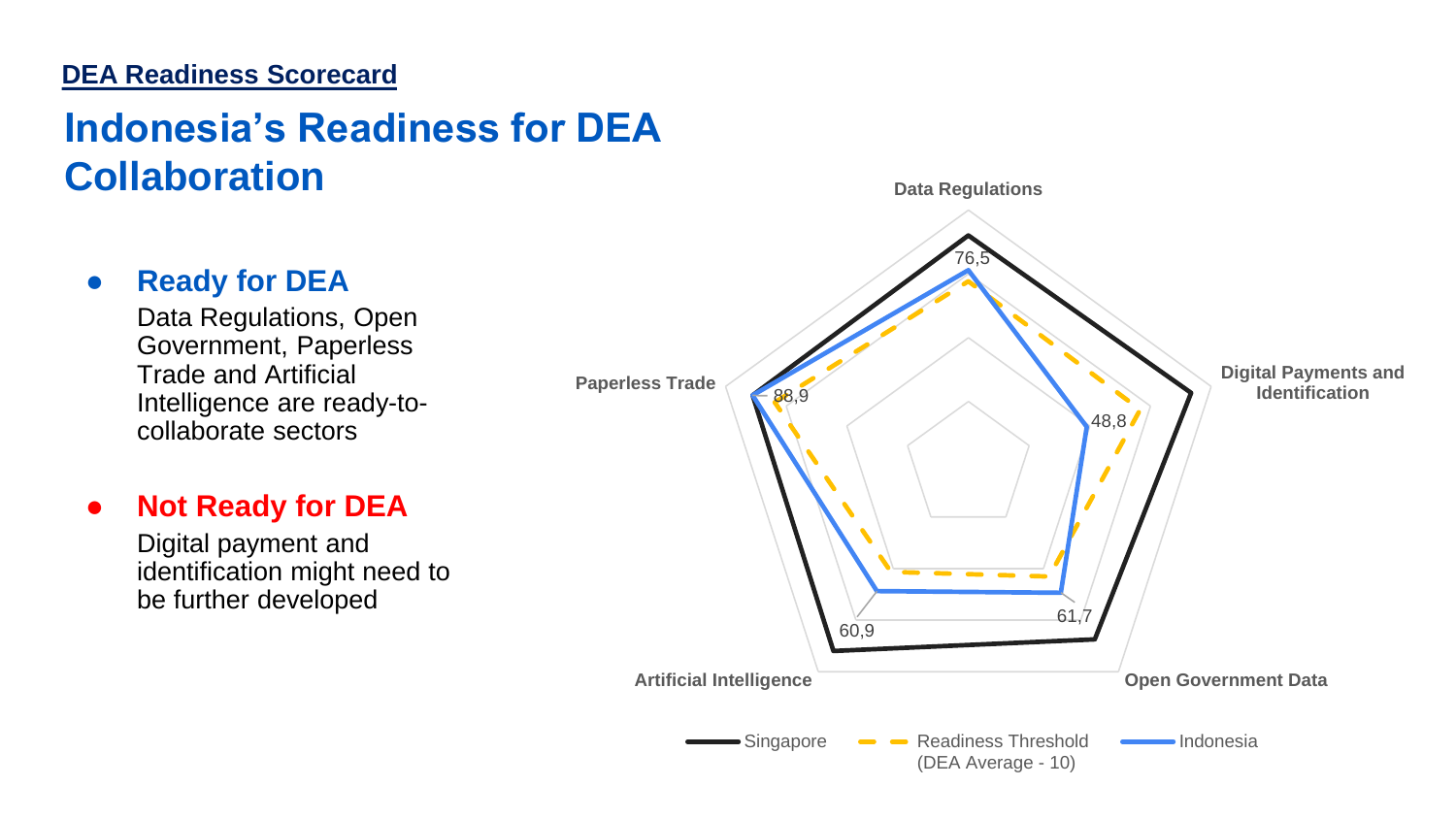# **Paperless Trade**

- **Indonesia has established a National Single Window (INSW) in 2008**
- **Indonesia has joined ASEAN Single Window (ASW) in 2019.**
- **Online Single Submission (OSS) is available for business registration**
- **Digital signatures has been implemented by the MOT for trade agreements.**

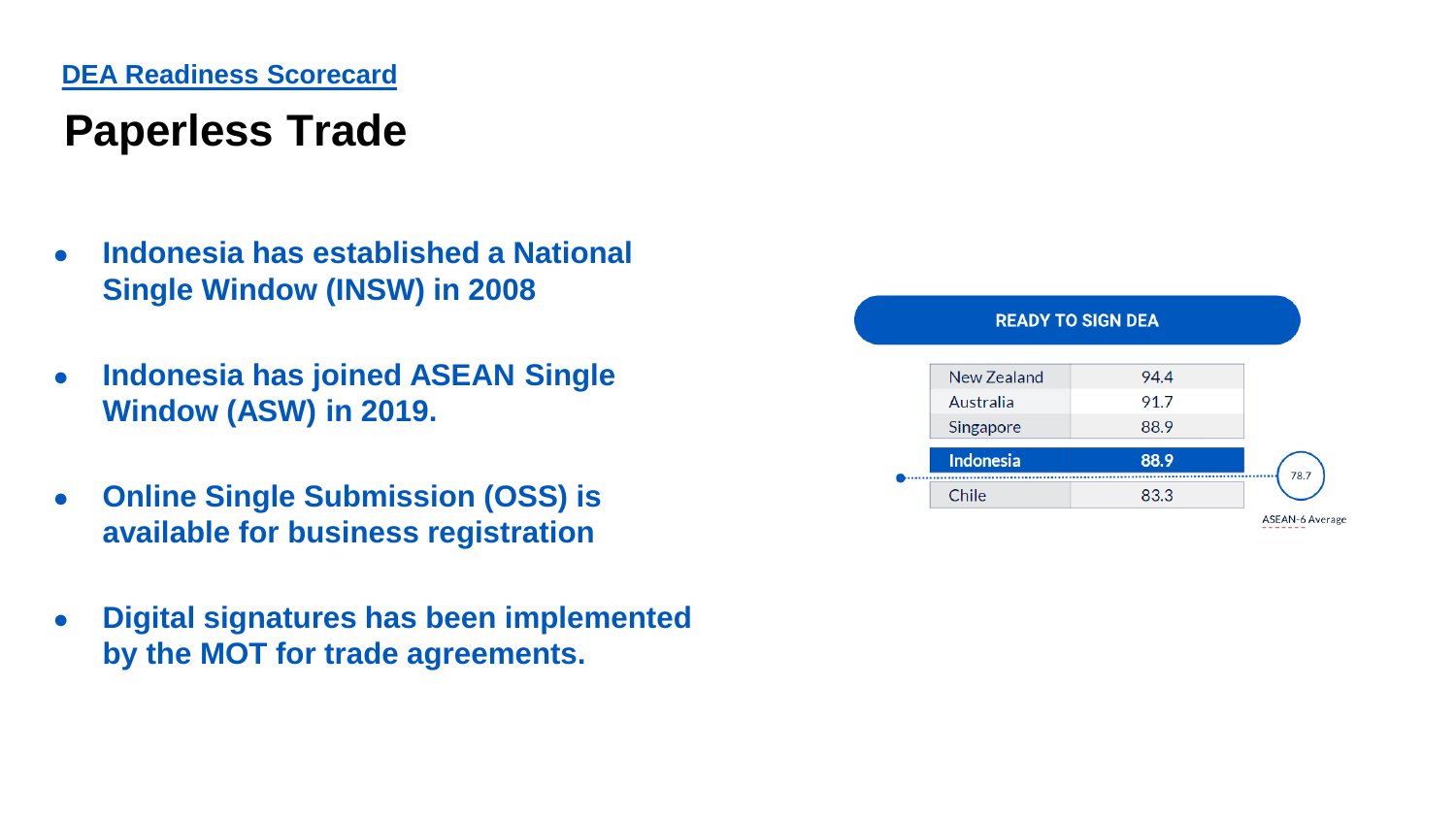# **Data Regulations**

- **Cross-border data flows are allowed under Government Regulation no. 80/2019 (GR80)**
- **Data localisation are not mandatory for private firms under the Government Regulation no. 71/2019 (GR71)**
- **Still, a Personal Data Protection (PDP) Act is still on progress.**
- **Data protection remains lacking in implementation.**

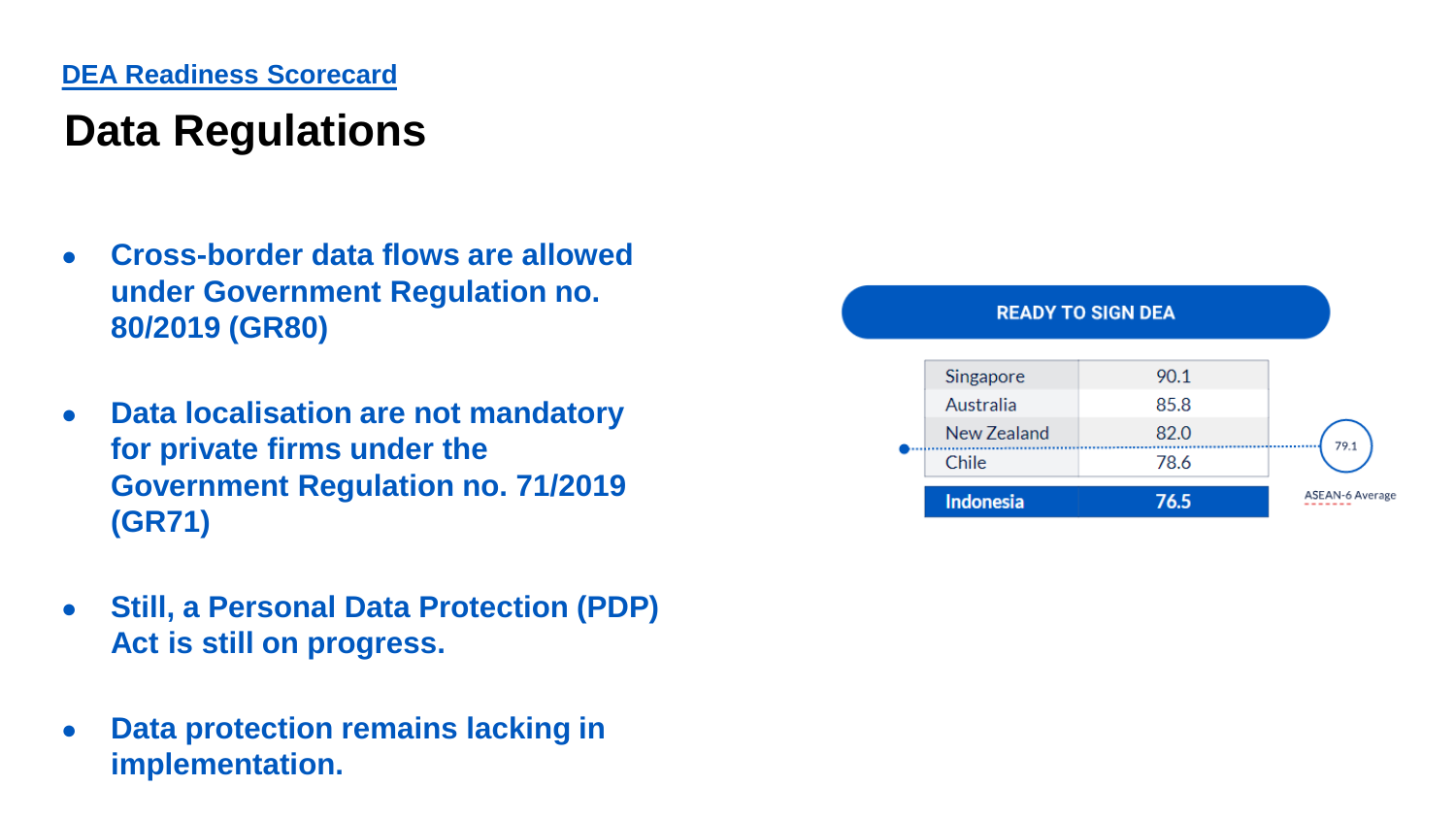### **DEA Readiness Scorecard**

## **Open Government**

- **Indonesia has initiated the Satu Data Indonesia (SDI) – an integrated data access point.**
- **SDI has not covered all data, instead each government institutions and ministries have their own PPID/data websites.**
- **Not all of the data are in ready-to-use format.**
- **BPS websites and MOT websites hosts useful and accessible trade data.**

#### **READY TO SIGN DEA** Singapore 84.3 New Zealand 76.7 Australia 70.0 Indonesia 61.7 58.3 Chile 45.00 **ASEAN-6 Average**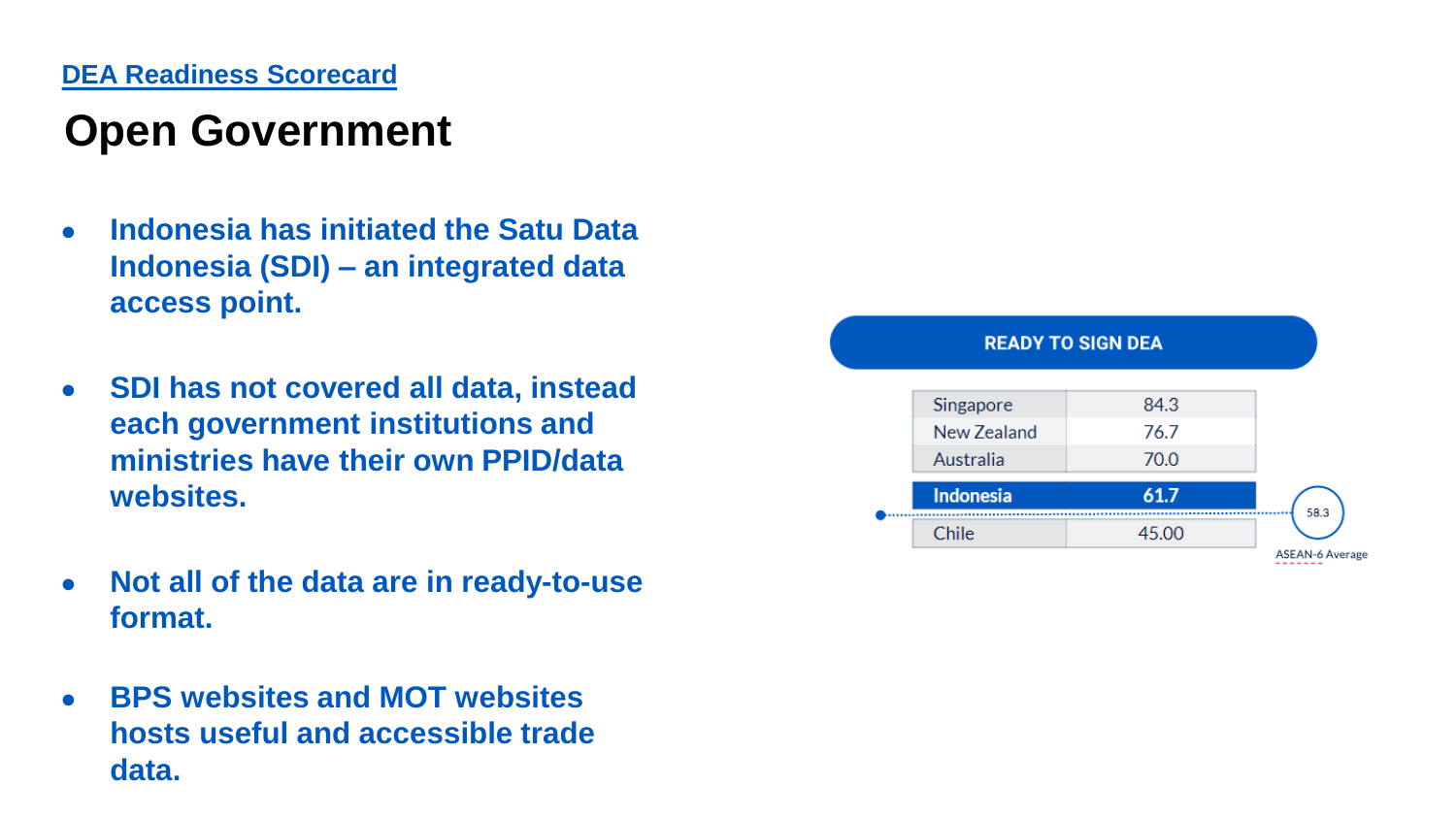# **Artificial Intelligence**

- **AI digital talent remains lacking and AI regulation is still absent.**
- **The Indonesian government attempts to upskill the digital competencies of many part of the communities.**
- **Indonesia established National AI strategy 2025 – the foundation for future AI regulation.**

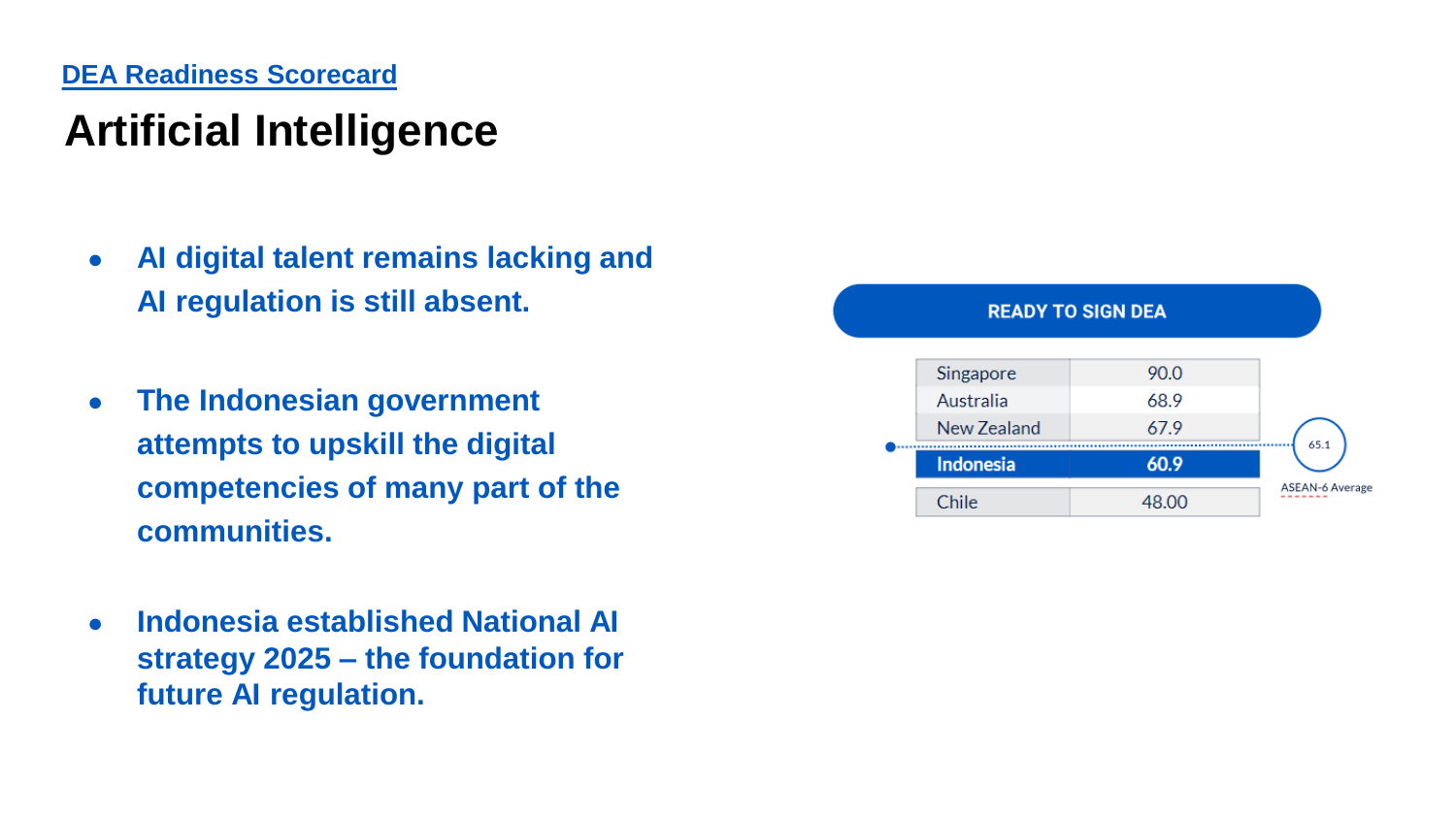## **Digital Payments and Identification**

- **Overall bank account ownership is yet-to-be optimal, let alone digital payment.**
- **Regardless, the number of digital payment is big.**
- **Digital identification exists, however, remains less interoperable.**
- **Blueprint for Indonesia Payment System 2025 (BSPI) sets the way forward.**